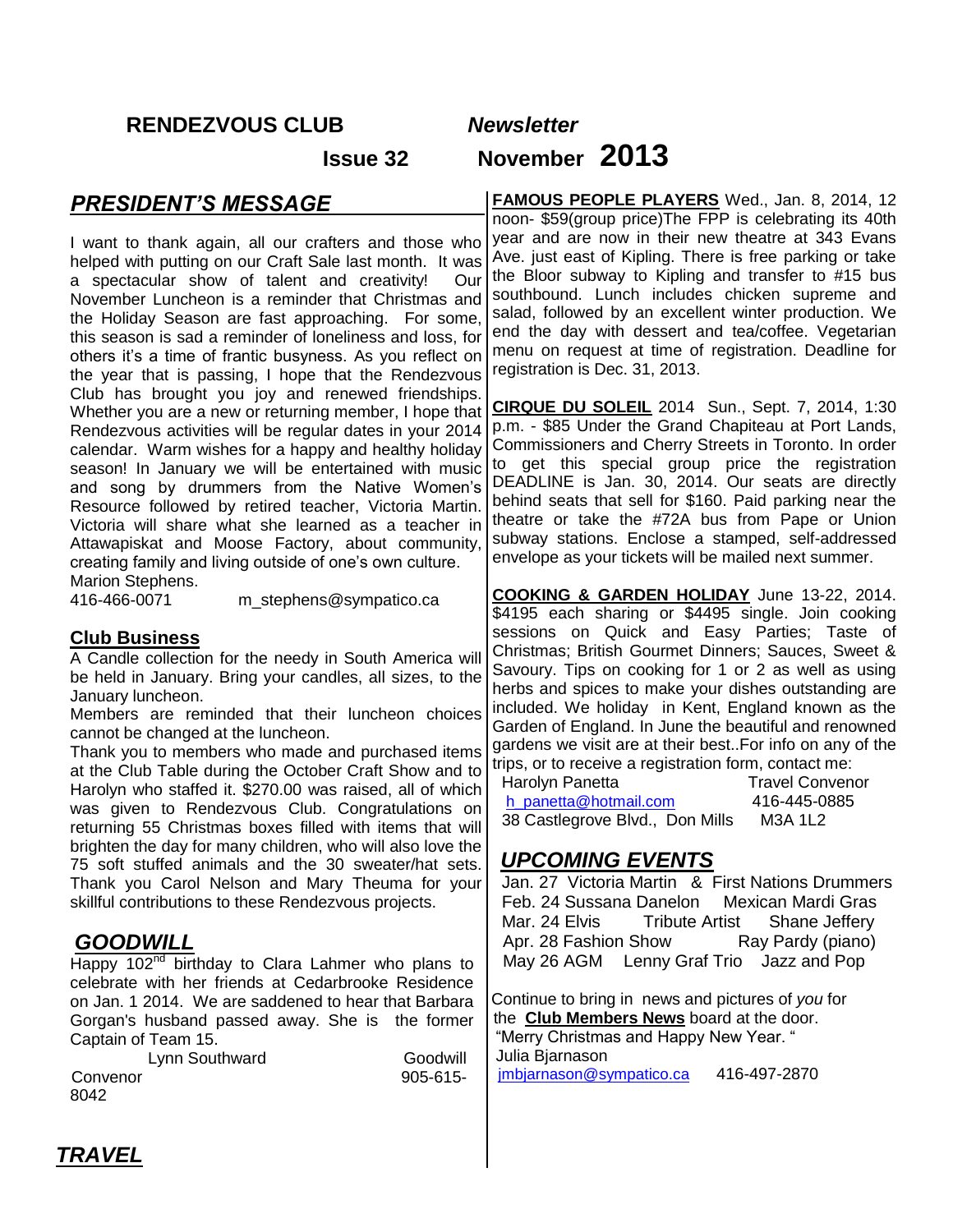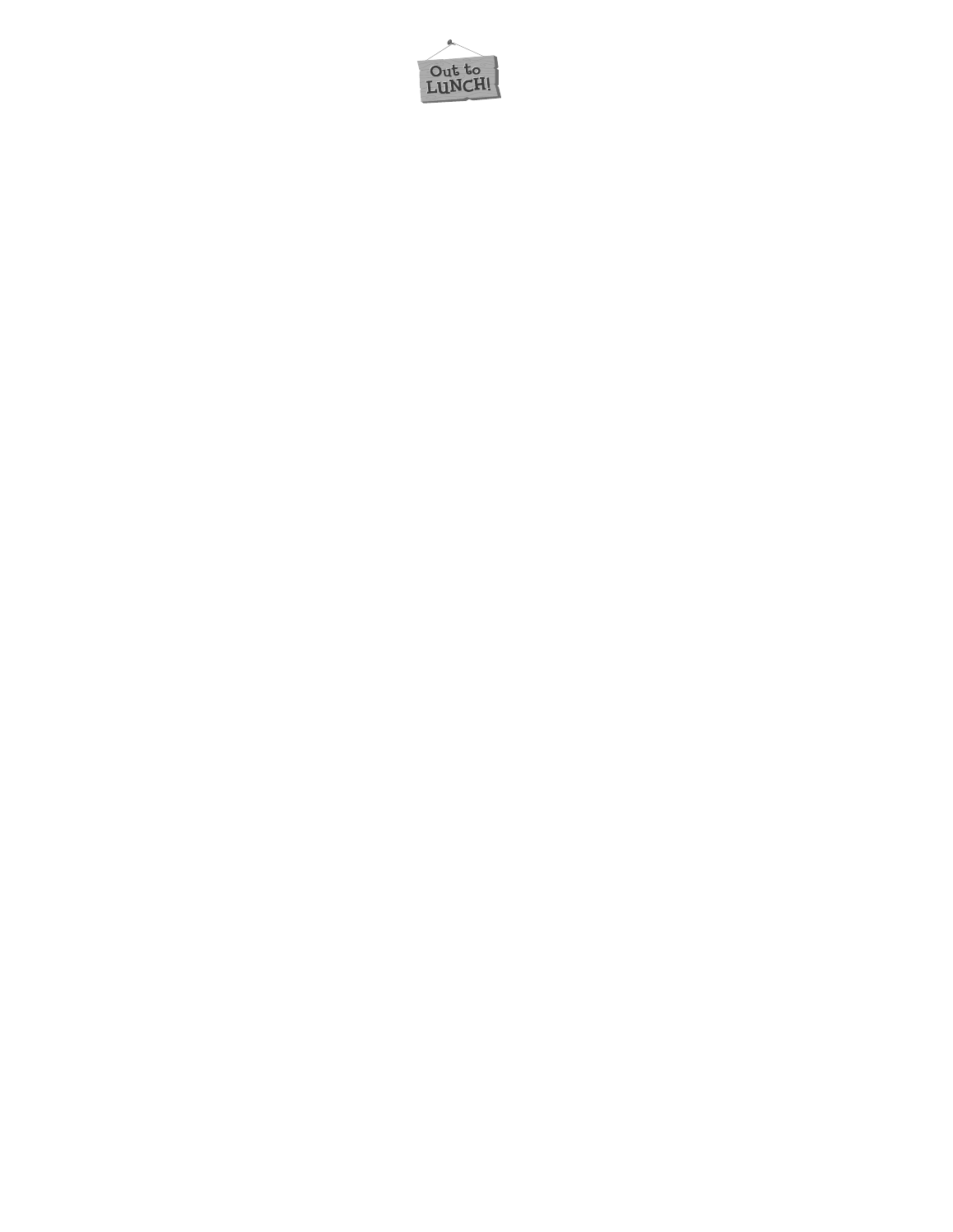## RETIRED WOMEN TEACHERS OF ONTARIO/ORGANISATION DES ENSEIGNANTES RETRAITEES DE L'ONTARIO

## *PROVINCIAL UPDATE*

#### **Area 5 News**

Area 5 members continue to knit and crochet squares at an amazing rate. We will distribute our first bundle of blankets in January to Linus Foundation and local Women's and Youth shelters.

Rooms may be booked now for the Ottawa Convention being held June 3, 4 & 5 2014 at the Travel Lodge Hotel. The contact information is in the current newsletter. Rooms can be cancelled as the time of the convention draws nears and final plans are made. Let's get a group together and take the train.

Provincial President Anne Graham, who lives in Lanark near Ottawa, will attend the February luncheon.

Adrienne Johnson **Area 5 Director** 

#### **RWTO PROVINCIAL Convention 2013**

*RWTO PROVINCIAL Convention 2014 Travel Lodge Ottawa Ontario June 3, 4 & 5*  See information in your RWTO Connections Consider attending. Please contact Judy Anderson for details.

#### *INSURANCE*

Did you know that our insurance co-ordinates with your [extended health care plan to pick up the 20% they don't](mailto:ukelady49@powergate.ca)  cover? It also tops up your benefit when your other plan [reaches its limit. Talk to me at the RWTO/OERO table in](mailto:ukelady49@powergate.ca)  [the hall to see how this works.](mailto:ukelady49@powergate.ca)

| Judy Anderson | Insurance Convenor                         |
|---------------|--------------------------------------------|
| PO Box 3227   | Prince Albert, Ont. L9L 1C2                |
|               | Phone: 905-985-4257 ukelady49@powergate.ca |

Happy 102<sup>nd</sup> birthday to Clara Lahmer who plans to celebrate with her friends at Cedarbrooke Residence on Jan. 1 2014. I first met Clara when Pauline Milne and I interviewed her for the RWTO book 'Chalk Challenge and Change'. You can read her story on Page 301. Clara retired the year I began my teaching career! She was President of Rendezvous in the 1970's and again during the 'Year of the Presidents' in 1986. It was a pleasure to have Clara attend the luncheon at the Old Mill this week. We had a lovely day with lots of laughs as we shared stories of our students on the drive home. Judy Anderson

#### **RENDEZVOUS BRANCH**

Jean's Summer Holiday Part 3

A break in the rain and fog did come on the fifth day. The five remaining women literally jumped into their planes and took off in a westerly direction for the mainland. Once again for me there was the trepidation of flying over the open ocean water, but by now the sun was dazzling on a sea full of icebergs below us. Safe on the mainland side, we breathed easier. But for over a week, a low pressure cell had been sitting on the Great Lakes area causing low visibility along the whole length of the St Lawrence River. We couldn't advance very far west even though we were heading home. How could we guess that it would still take us another ten days to get there! We hopped from small airport to small airport as conditions cleared. At one town, the local Surete de Quebec gave us a ride to the nearest hotel when we discovered the only taxi in town was non-operational because the owner was ill. We spent Canada Day at Trois Rivieres and experienced muted celebrations, but the most delicious maple syrup ice cream cones. We also endured three days of drizzling rain and low ceilings. One of our small group had emails from her daughter that she and her fiance had decided to be married by the end of August; so now, just to fill in time, we even went shopping for a wedding dress for the mother of the bride. We sure laughed a lot! Finally, more than three weeks after setting out, we arrived home. We felt so 'chuffed' about our accomplishment of flying to Newfoundland and back. And as always, we were left with delightful memories and a heightened appreciation of our wonderful country. Canada is truly awesome!"

We will send two delegates to attend the convention in Ottawa. Their expenses will be paid by RWTO/OERO. All members are welcome to join us for a few days of business and socializing.

The Rendezvous Branch will meet in the New Year on January 13<sup>th</sup> at the home of Stella Lachoski near Markland Woods at 10:00. Please RSVP Judy for complete directions.

This is the 32nd issue of our Rendezvous Club/ RWTO newsletter. Find out what is happening here at Rendezvous and throughout the province. Judy